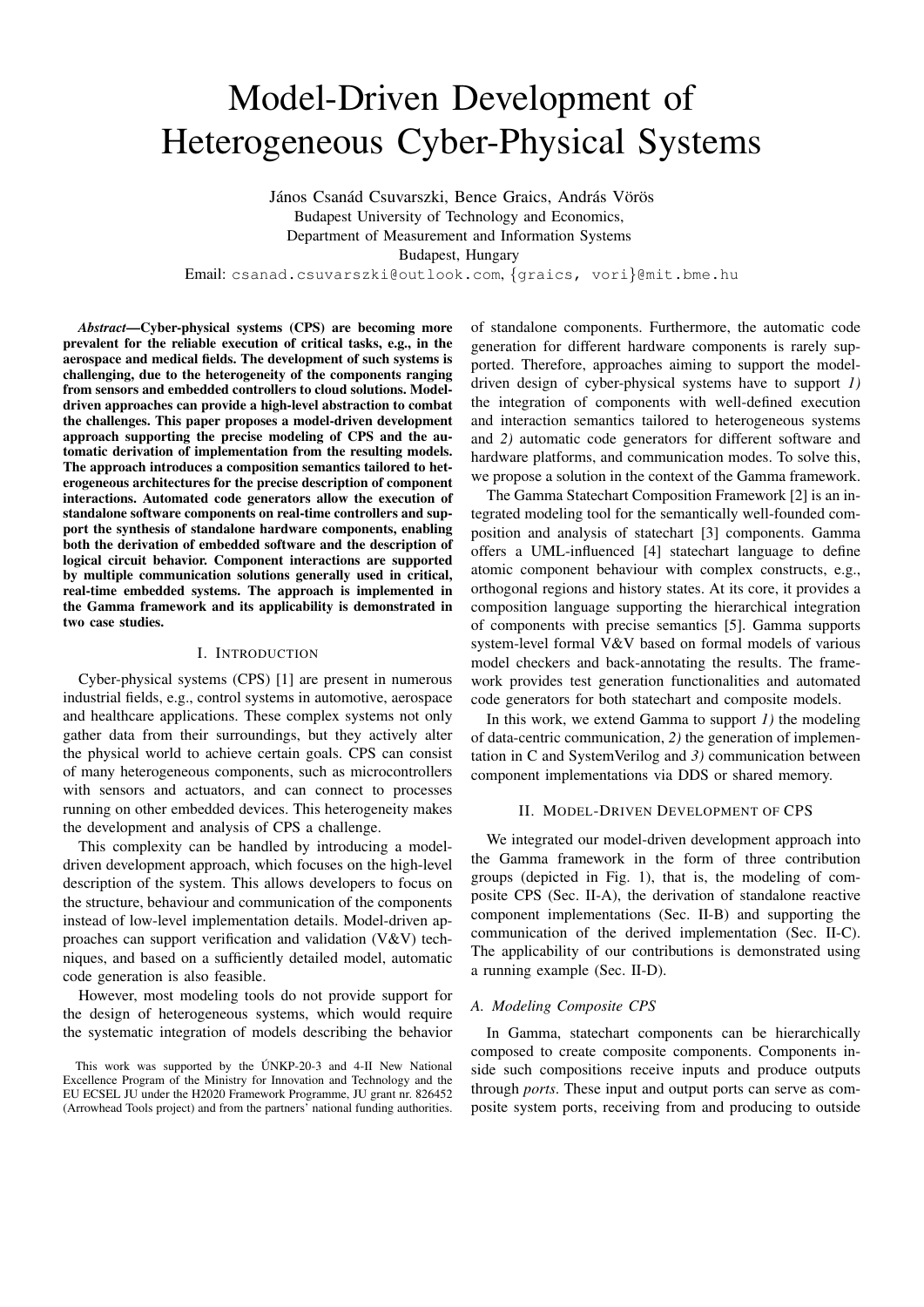

Fig. 1. The steps of our CPS-development approach introduced to Gamma

sources. Components inside a composition use *channels* to connect their ports and communicate with each other.

Contribution 1 introduces a new asynchronous component type, the *data-centric component* to the composition language of Gamma, which uses *data* as a means of communication, a common characteristic of components in heterogeneous CPS. As this paper focuses on the overall model-driven development approach, we give only an overview of data-centric component, and do not include its formal definition.

Data-centric components share data using shared variables, which are modeled by *event declarations* having only *one parameter*: sending and receiving an event with a parameter is equivalent to writing and reading a variable in this case. Currently, each shared variable can have one well-defined *reader* (as a specific event declaration is owned by a single component) and one or more *writers* (other components that can send the specific event via a channel). During execution, if there are multiple writes to the same variable (instances of the same event can be sent multiple times to the same component), always the latest will prevail. This semantic variant does not restrict the running frequency or runtime of components, they run independently of each other.

#### *B. Supporting New Architectures and Platforms*

Contribution 2 (detailed in Sec. III) supports the *generation of implementation for embedded controllers and FPGAs* by introducing new code generators to Gamma that rely on the framework's statechart and composition languages to create implementation from state-based models. Currently, Gamma supports the derivation of Java implementation, however, in the case of heterogeneous CPS, there is a need to support code generation for embedded devices. To achieve this, the newly introduced code generators derive implementation in C and SystemVerilog languages. C is one of the most popular languages when developing embedded systems. SystemVerilog is often used in FPGA development, and has high-level language elements that facilitate code generation.

#### *C. Establishing Communication*

Contribution 3 (detailed in Sec. IV) introduces RTI DDS, an implementation of the Data Distribution Service standard [6] to Gamma to *establish reliable communication between distributed components*. DDS uses a publish-subscribe model to share data on different topics and operates with a global data space, acting as a local memory that can be accessed via an API. Applications read from and write to these local memories,

and the DDS sends messages to update the memories of remote nodes. These local stores supports the applications to the access a global data space. DDS also provides QoS options to increase the reliability of the communication.

To implement the communication between Gamma components, the previously presented C code generator as well as the code generator of RTI DDS is used.

## *D. Running Example: Crossroads Traffic Controller*

We present our approach in the context of a running example involving the design and development of a distributed *crossroads traffic controller* system, presented in the official Gamma tutorial.<sup>1</sup> The crossroads traffic controller system is modeled as a composite component consisting of three atomic statechart components, a *central controller* and two *traffic lights* controlled by the central controller.

The first case study presents *shared memory communication* using a Digilent ZedBoard<sup>2</sup>, which consists of a dual-core CPU and a Xilinx FPGA (found inside a Zynq-7000 SoC). The controller runs on the CPU as software, while both traffic lights are synthesised on the FPGA as hardware.

The second case study presents the *distributed communication* of components using DDS. The controller and the traffic lights run in different processes and communicate via RTI DDS. This case study presents our approach both in terms of the operation of standalone HW and SW components and the distributed communication of such heterogeneous components.

# III. MODELING AND CODE GENERATION FOR STANDALONE HARDWARE

We integrated our modeling and code generation approach into the Gamma transformation chain depicted in Fig. 2.

As an optional step, statechart models created in integrated modeling tools (such as MagicDraw<sup>3</sup> and Yakindu<sup>4</sup>) can be imported by executing model transformations that map these models into the Gamma Statechart Language. This language provides full support to describe self-contained controloriented, reactive behavior with high-level statechart constructs (e.g., variables, orthogonal regions, history states and complex transitions) and simple action language constructs (e.g., assignments, branches and fixed-iteration loops) and supports data-intensive behavior with manually fillable stubs.

Gamma statecharts can be hierarchically composed according to multiple precise execution and interaction semantics, e.g., asynchronous-reactive, synchronous-reactive and cascade [5]. Both atomic statecharts and composite components can be mapped to models of a low-level transition systems formalism, called EXtended Symbolic Transition Systems (XSTS), serving as input to our introduced code generators.

An XSTS model describes state-based behavior based on *variables* of type boolean, integer or enum, describing system states, and *transitions* specifying possible changes in the state.

<sup>&</sup>lt;sup>1</sup>The tutorial can be found at http://gamma.inf.mit.bme.hu.

<sup>2</sup>http://zedboard.org/product/zedboard

<sup>3</sup>https://www.nomagic.com/products/magicdraw/

<sup>4</sup>https://www.itemis.com/en/yakindu/state-machine/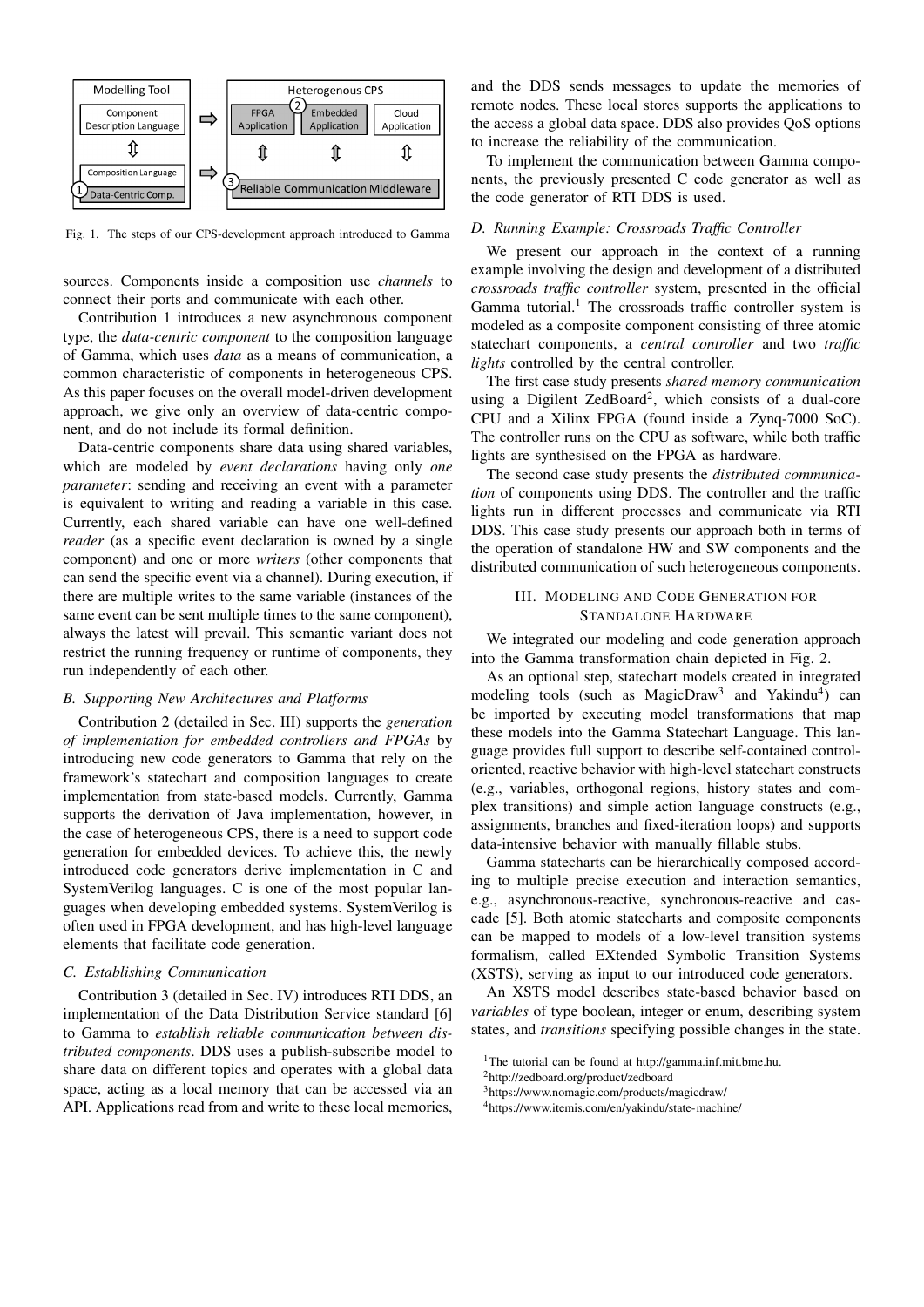

Fig. 2. The model transformation chain for code generation in Gamma

The high-level constructs of (composite) statechart models are mapped to one or more variables. For example, an *event declaration* is transformed into a boolean variable denoting the occurrence of the event and optionally more variables according to its parameters; a *region* is mapped to an enum variable with literals denoting the contained states (which can also be composite). Transitions can use atomic actions, such as assignment actions or assume actions (assumptions that must hold in order to execute specific action branches), which can be reused to construct composite actions, such as sequential actions (i.e., blocks) or deterministic choices.

In our C and SystemVerilog code generators, we map the variables and low-level transition constructs of the XSTS model to constructs of the respective languages (an overview of the whole code generation process is depicted in Fig. 3).

#### *A. C Code Generation*

When generating code from a single statechart, multiple source code components are generated. At its core, the derived implementation contains a structure that encompasses all the variables associated with the model: states, non-timeout and timeout events. Multiple functions are generated as well, which perform operations on the structure that contains the model variables. A wrapper structure is also introduced, which is used to implement timing mechanisms and callback functions. This wrapper contains an instance of the statechart implementation.

Generating implementation for composite components produces files the same way as generating for standalone components does, and functions identically to them. The difference is that structures contain variables from all statechart components, and functions execute operations on the whole system.

## *B. SystemVerilog Code Generation*

In SystemVerilog, Gamma components are described as modules. Modules have input and output signals that can be connected to external sources such as GPIOs or other modules when instantiated; the input and output events of components are realised using such input and output signals. The input signals are processed inside the module, where the behaviour is described, and output signals are produced when the corresponding events are raised. Inside the module, the



Fig. 3. An overview of the code generation in C and SystemVerilog

enumerations representing the states are generated as well. Unlike the C source code, the SystemVerilog implementation does not utilise functions to operate the model. Instead, it does every action in a clock-driven loop, changing the state of the model, and incrementing timeout variables.

#### *C. Example: Digilent ZedBoard*

In this example, the implementations of the controller and the traffic lights of the crossroads traffic controller were generated using the C and SystemVerilog code generators.

The traffic light implementations are generated in SystemVerilog from the Gamma statechart model. Then, using Vivado Design Suite, the implementation is packaged as an AXI4 slave peripheral. The traffic light IPs are then connected to the Zynq-7000 SoC and the design is exported as hardware, serving as a target platform for the next step where the controller is implemented. The controller implementation is generated in C from its Gamma model. Then, the controller is instantiated, gets reset, and is placed in a loop, where it is executed. These steps happen in the context of the previously exported target hardware, using Xilinx Vitis. Finally, the system is loaded on the Zynq-7000 SoC, where the controller uses memory mapping to write to the addresses of the traffic lights, signaling them to switch their states.

#### IV. CODE GENERATION FOR DISTRIBUTED CPS

We introduce an RTI DDS code generator for Gamma asynchronous composite components realising the data-centric, distributed communication of composite model implementations.

#### *A. Sharing Data with DDS*

Generating the implementation of DDS communication is currently supported in C for asynchronous composite compo